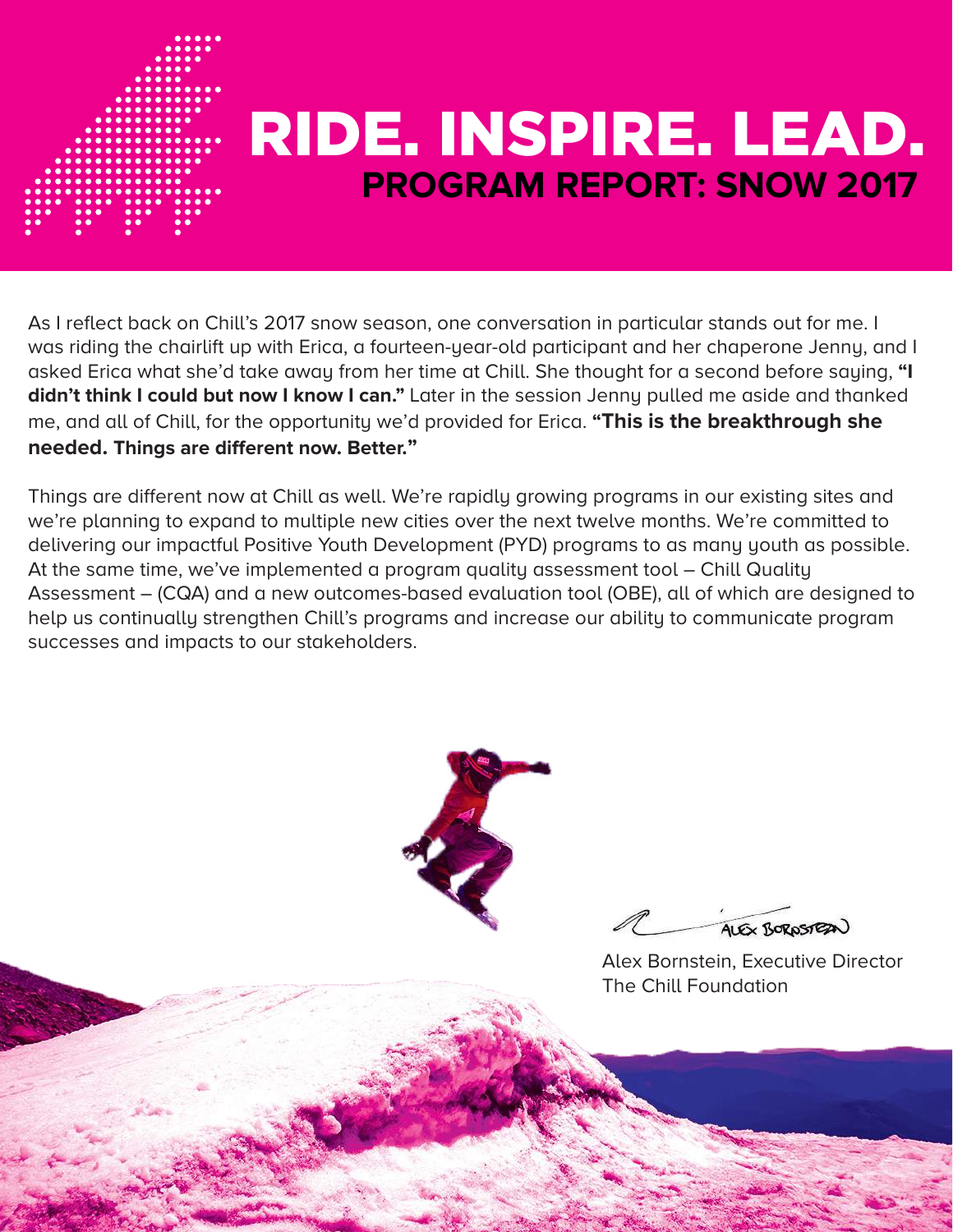## **by the numbers**

Chill is committed to collecting, analyzing, and reporting data on youth outcomes and Chill program effectiveness. Data is collected through the Chaperone Survey, Chill Quality Assessment (CQA), and the Outcomes Based Evaluation (OBE) survey. Here is a look at Chill's 2017 snow program, by the numbers.

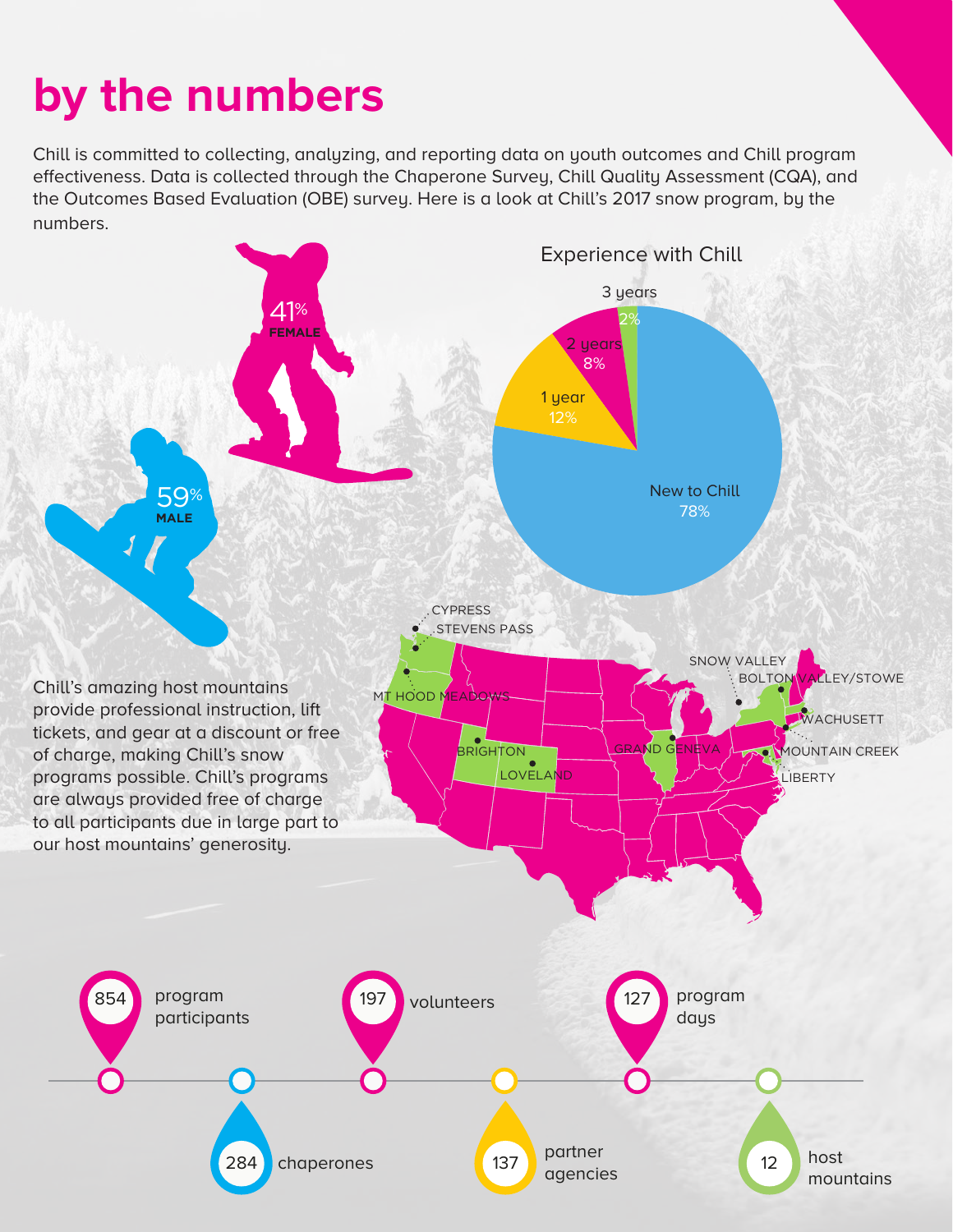8%

increase in number of program days





# 10.5%

TEHILI

increase in number of agency partners



## 13%

increase in number of chaperones



increase in number of volunteers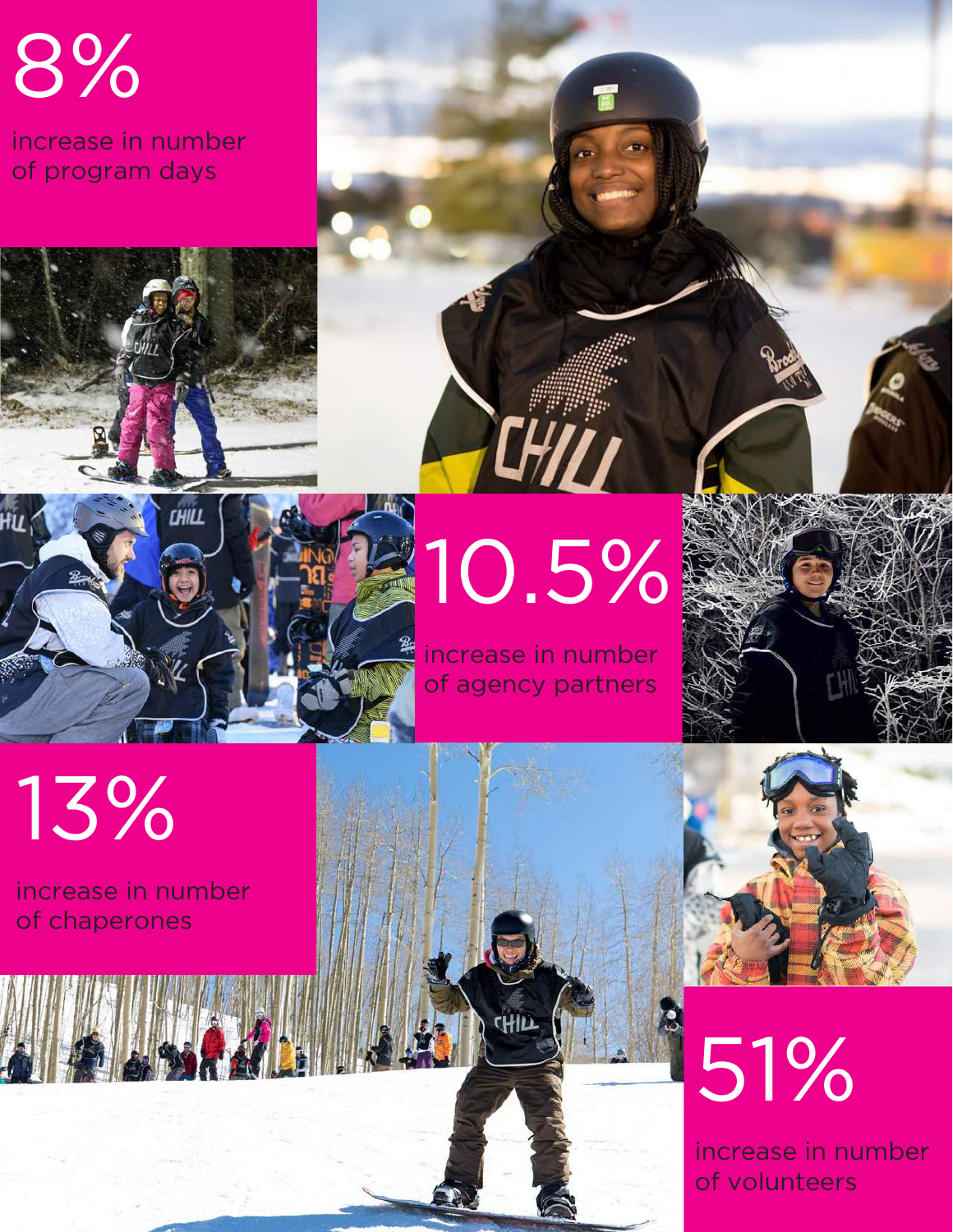## **impact**

#### **OUTCOMES BASED EVALUATION (OBE)**

Chill's programming is based on a positive youth development (PYD) approach that is strengths-based and prepares youth to understand and promote their own positive development. Chill focuses on drawing out a youth's potential, rather than correcting or treating behaviors, providing physical and mental challenges that result in immediate positive outcomes, while contributing long-term to the effectiveness of the youth's various support systems.

The OBE survey is administered to Chill youth participants during the final program week. It has been designed to lead youth to reflect on their time with Chill and to gauge the short-term effectiveness of Chill's program, including the individual youth's understanding of Chill's six themes and the perceived impact those themes will have on the youth's future. The following percentages reflect the positive growth felt by Chill participants, as reported by answering the questions from the OBE survey, some of which are below.



"It's the only program of its kind. It is **challenging physical activity** mixed with a group of people who are all looking to try something new. Kids are **able to escape and have fun** while learning new things about the environment and themselves." **- Jen, Chill Boston Chaperone**